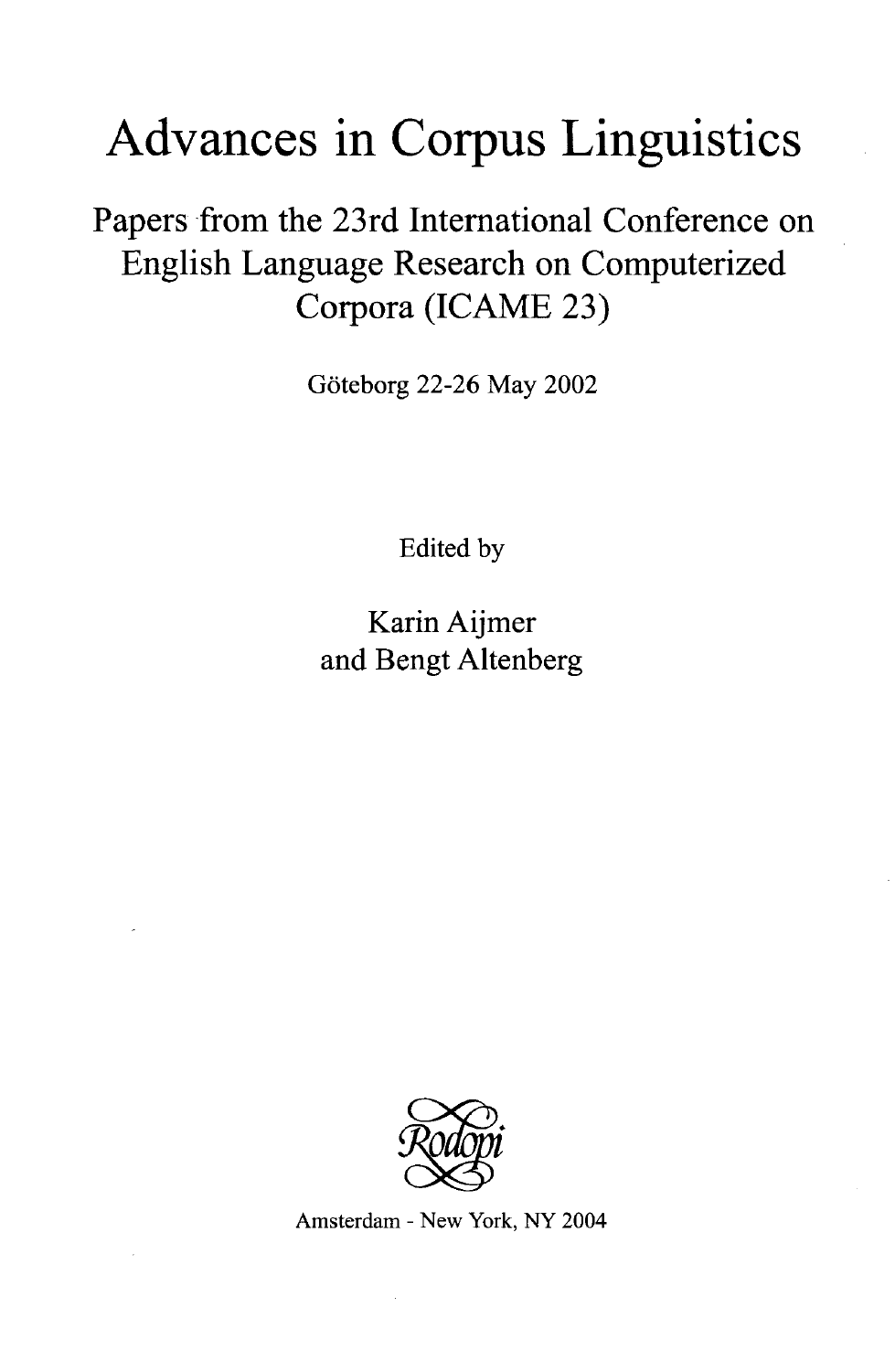## **Contents**

| List of contributors                                                                                                                                                                     |     |
|------------------------------------------------------------------------------------------------------------------------------------------------------------------------------------------|-----|
| Introduction<br>Karin Aijmer and Bengt Altenberg                                                                                                                                         | 1   |
| The role of corpora in linguistic research<br>I                                                                                                                                          |     |
| The spoken language corpus: a foundation for grammatical theory<br>M.A.K. Halliday                                                                                                       | 11  |
| Intuition and annotation – the discussion continues<br>John Sinclair                                                                                                                     | 39  |
| Recent grammatical change in English: data, description, theory<br>Geoffrey Leech                                                                                                        | 61  |
| $\mathbf H$<br><b>Exploring lexis, grammar and semantics</b>                                                                                                                             |     |
| Corpus data in a usage-based cognitive grammar<br>Joybrato Mukherjee                                                                                                                     | 85  |
| Putting 'putting verbs' to the test of corpora<br>Caroline David                                                                                                                         | 101 |
| Esphoric reference and pseudo-definiteness<br>Peter Willemse                                                                                                                             | 117 |
| Why "an angel rides in the whirlwind and directs the storm":<br>A corpus-based comparative study of metaphor in British and<br>American political discourse.<br>Jonathan Charteris-Black | 133 |
| Signalling spokenness in personal advertisements on the Web:<br>The case of ESL countries in South East Asia<br>Peter K.W. Tan, Vincent B.Y. Ooi and Andy K.L. Chiang                    | 151 |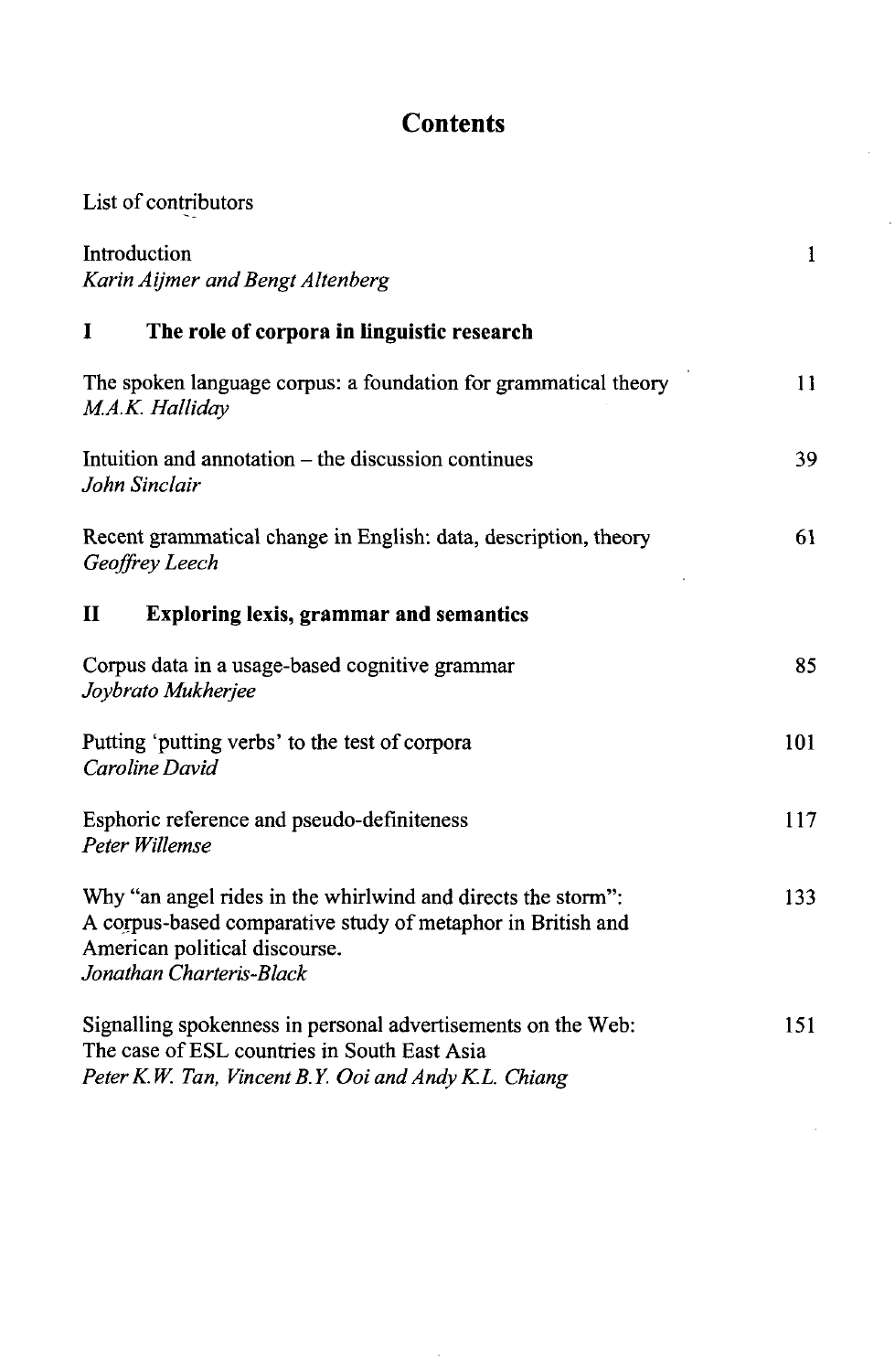| Ш<br><b>Discourse and pragmatics</b>                                                                                   |     |
|------------------------------------------------------------------------------------------------------------------------|-----|
| Textual colligation: a special kind of lexical priming<br>Michael Hoey                                                 | 171 |
| Adverbials in <i>IT</i> -cleft constructions<br>Hilde Hasselgård                                                       | 195 |
| On the pragmatic functions of let's utterances<br><b>Bernard De Clerck</b>                                             | 213 |
| $\bf{IV}$<br>Language change and language development                                                                  |     |
| Methodological problems in corpus-based historical pragmatics.<br>The case of English directives<br>Thomas Kohnen      | 237 |
| Measure noun constructions: degrees of delexicalization and<br>grammaticalization<br>Lieselotte Brems                  | 249 |
| Yourself: a general-purpose emphatic-reflexive?<br>Göran Kjellmer                                                      | 267 |
| Aspects of spoken vocabulary development in the Polytechnic of<br>Wales Corpus of Children's English<br>Clive Souter   | 279 |
| Demonstrative reference as a cohesive device in advanced learner writing:<br>a corpus-based study<br>Roumiana Blagoeva | 297 |
| V<br><b>Cross-linguistic studies</b>                                                                                   |     |
| Translations as semantic mirrors: from parallel corpus to wordnet<br>Helge Dyvik                                       | 311 |
| Physical contact verbs in English and Swedish from the perspective of<br>crosslinguistic lexicology<br>Åke Viberg      | 327 |
| Exploring theme contrastively: the choice of model<br>Anna-Lena Fredriksson                                            | 353 |

 $\frac{1}{2} \frac{1}{2} \frac{1}{2} \frac{1}{2}$ 

 $\bar{z}$